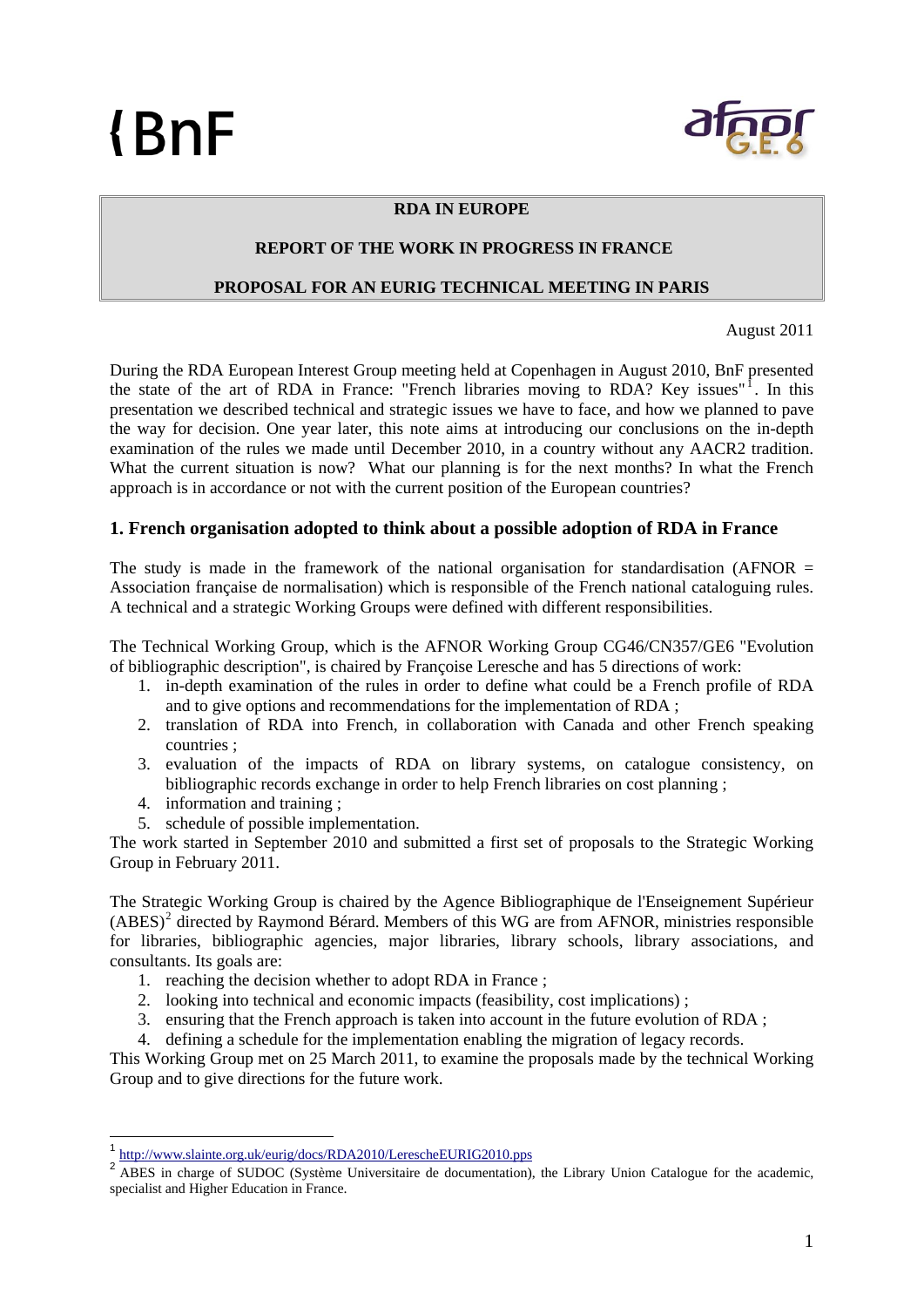# **2. Findings of the Technical group**

# **2.1 Findings on the rules**

As a first step, the core work of the Technical Group was to analyse and to evaluate the RDA rules. This work is not completely achieved. Some aspects have to be examined in more details through examples. Nevertheless it was reported to the Strategic Group that:

- ¾ In spite of a renovated arrangement of contents that has been inspired by the FRBR and FRAD models as well as by the *International cataloguing principles*, RDA remains in fact very faithful to the AACR. One can indeed note a great continuity with the AACR. Though RDA was developed with the goal of being used in an international context<sup>[3](#page-1-0)</sup>, it *reflects* an Anglo-American conception of information handling and leaves but little place for international reference documents.
	- **ISO standards** are almost totally ignored (only ISO 15924 « *Codes for the representation of names of scripts* » is explicitely referred to) and one may note, too, a **lack of reference to IFLA documents**, such as *Names of persons* for defining the preferred form of a name of person or *Anonymous classics* for the choice of the preferred title of an anonymous work.
	- **Particular treatments** are provided for the Anglo-American countries that devised the AACR and then RDA and are supposed to be the first users of the latter (for instance, the structure of geographical names with a greater precision for these countries, or the treatment of noble titles) ... when foreign realities are not totally ignored!
	- Lastly, rules may express a **different culture**: it is the case in particular for legal works or else for audiovisual resources, for which the divergence between the French and American practices is obvious (place of performers, role of the producer... but also physical description of carriers).

This is therefore **a limit to the international ambitions** of the cataloguing code.

- ¾ One may also affirm that RDA proposes **ONE particular interpretation of the FRBR model**. It seems indeed to have used the FRBR model in a certain sense, in order to provide an easy transition from the AACR and thus allow continuity with the existing records. This leads thus to choices in the interpretation of the conceptual model, and even to distortions in relation to the latter, and sometimes to incoherence in the chosen solutions. For instance, why should the Title of the Expression be defined from the Title of the Work only and the linguistic variants be given on the level of the Work... while the language is associated with the Expression?
- ¾ This is increased by the fact that RDA, out of concern for simplicity (and clarity?), **distributes** bibliographical information **arbitrarily and univocally** between the various entities of the FRBR model. In RDA an element of information may thus be associated with only one entity of the FRBR model, while, depending on the cases and the reality of the documents to describe, some of these elements should be allowed to describe more than one entity.

# For example :

1

*for cartographic resources,* the scale is defined as an attribute of the entity Expression. But, in most cases, it should be associated with the Work (the original scale corresponding to the conception and creation of the map), but because some editions may be scale enlargements or reductions, the scale should be also allowed at the Expression level (any modification of the original scale might be presented as a characteristics of an edition).

<span id="page-1-0"></span><sup>3</sup> RDA § 0.11.1: "RDA is designed for use in an international context."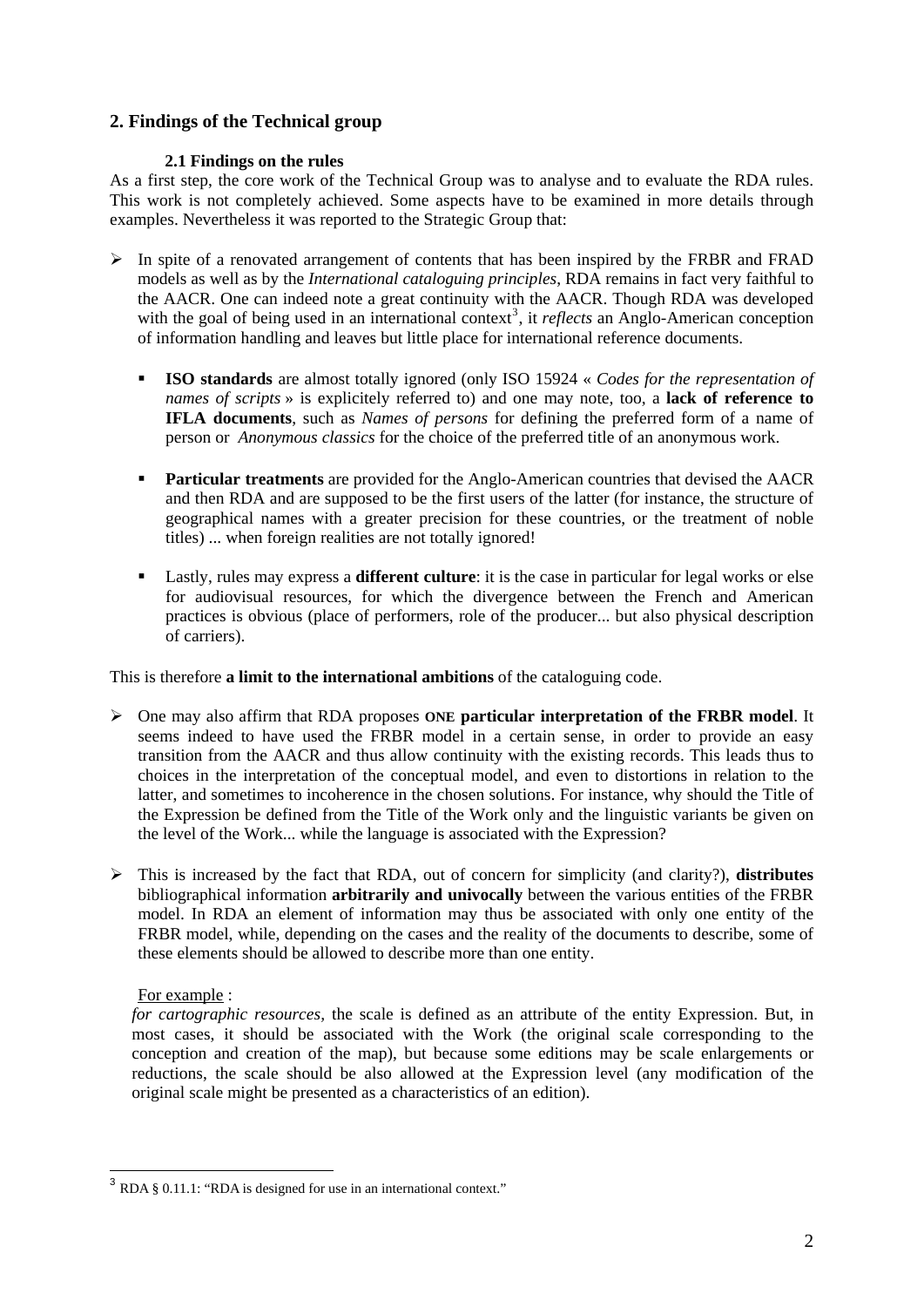Otherwise, RDA does **not allow to describe accurately some types of resources**, either because the way the FRBR model is used (see above) did not allow to take into account some distinctive characteristics of the resources (it is the case for the serials), either because these resources were superficially treated, with rough rules and an obvious lack of examples (notably this is the case of the cartographic resources and still images). So,

- **for serials**, RDA does not allow to describe accurately the local editions of a newspaper ;
- *for cartographic resources*, cartographic series (monographic multipart resources) are not approached ; the distribution of some essential data elements such as geographical coordinates, scale or projection between the entities of the FRBR model is questionable ; no distinction exists between the transcribed information (for example the scale mentioned as an attribute of the Manifestation) and the standardised information (attribute of the Work or of the Expression) ; no precise instruction and no example to indicate how some attributes have to be registered : is the form of the Work referred to a general typology (map) or to an accurate one (topographical map, road map, etc ?)
- *for still images*, obviously the analysis was not conducted in a precise manner and we have not a coherent analysis grid: the line between Expression of the same Work and creation of a new Work is not obvious (is the photographic reproduction of a painting a new Work or is one of the Expressions of the Work of the painter ?); here again it is not possible to know how to register the form of the Work; the technique appears only at the level of the Manifestation, while the use of new techniques allow to distinguish between some states, so between some Expressions...

## **2.2. Remarks on the RDA Toolkit**

RDA Toolkit does not seem exploitable by French cataloguers as it is, and the availability of a French translation will not be sufficient to solve the difficulties. Its ergonomics should be improved, but in particular, the way it is organized supposes to be familiar with the FRBR and FRAD models and their interpretation by RDA. Even except the definition of a French profile, it will be necessary to draft an application guide - as RDA Toolkit contains a help to cross from AACR in RDA.

## **2.3. Evolution of the bibliographic formats and of the structure of the catalogues.**

The scenario 1 is those corresponding to the FRBRization of catalogues and which favors the passage of the bibliographical data on the Web. It is scenario 1 which makes the interest of RDA for the French libraries. If the American libraries do not retain the scenario 1, what will be the French position? If France adopts a position different from those of the United States, it will be necessary to study the impacts of this decision at the level of the dissemination and downloading of the data, the interoperability and the evolutions of ILS.

At the same time it examined the rules, the Technical Group kept in mind the issues related to the evolution of formats and of the structure of the catalogues. One of the objectives of this work is to prepare the MARC formats, especially UNIMARC in France, to express the bibliographic information according to the structure defined in the FRBR model. This work was done by the French Committee for UNIMARC (CfU<sup>[4](#page-2-0)</sup>), within which many experts of the Technical Group are present, because the CfU was asked by the Permanent Unimarc Committee of IFLA (PUC) for preparing proposals on **how the format should be developed to express the FRBR model in UNIMARC**. The results of this work is presented by the chair of the CfU, Philippe Le Pape, in a paper at IFLA 2011<sup>[5](#page-2-1)</sup>

<span id="page-2-0"></span><sup>1</sup> 4 CfU : Comité français UNIMARC -

<span id="page-2-1"></span><sup>5</sup> Philippe Le Pape. *Expressing FRBR in Unimarc ? Yes we can!*  <http://conference.ifla.org/sites/default/files/files/papers/ifla77/187-pape-en.pdf>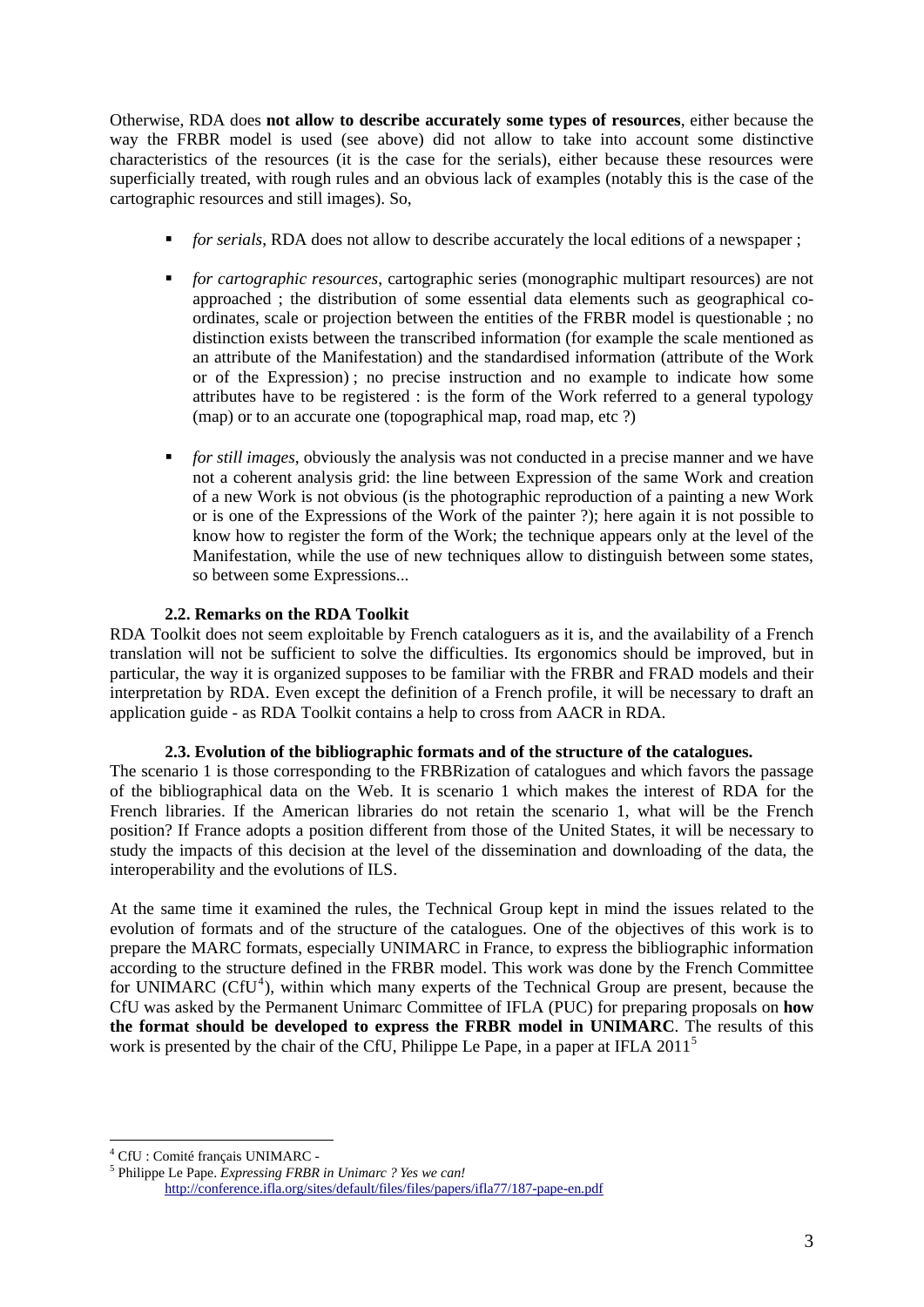## **2.3 Meetings with the software vendors**

Finally, the Technical group, jointly with the CfU and the FULBI<sup>[6](#page-3-0)</sup> organised a first meeting with the **software vendors** in order to make them aware of the possible arrival of RDA in France, and more globally, of the evolution of the structure of the catalogues to comply with the FRBR model. A great number of vendors replied to this invitation, especially those responsible for the equipment of big and medium libraries. Vendors who recognized the relevance and the contribution of the FRBR model in the data processing expressed great expectations. Notably, they asked for very detailed specifications in order to prepare coherent developments.

A second meeting was scheduled in June to update the information to the vendors and confirm the French choice to prepare FRBRIzation of the main catalogues (what ever be the French decision on RDA).

# **3. Possible options defined by the Technical Group**

**Five options** were presented by the Technical Group to the Strategic Group. They formed the basis for determining the French orientations.

**1st option**: adopt RDA as such. This option is not recommended by the Technical Group; **2nd option**: define a French profile of RDA; **3rd option**: draft a French cataloguing code built on the FRBR and FRAD models; **4th option**: looking to the new Italian cataloging code REICAT; **5th option**: wait

Whatever is the chosen option, the implementation of the FRBR model in the catalogues stands out as a necessity, to adapt them to the current context and allow the data that they contain to be present on the Web. This report must be however qualified, according to the size and the missions of institutions, as well as their participation or not to a network.

In addition, the Technical Group raised two important issues:

- The implementation of the FRBR model in the catalogues has for consequence the multiplication of records, in particular by the systematic creation of records for the Works and, if necessary, for the Expressions. How to share out the work in order to avoid the French libraries to be overloaded? Thanks to the constitution of a national data pool, or by the exposure of the data on the Semantic Web and their recovery according to the principle of the Linked Open Data (LOD)?

- The major part of French libraries are willing to copy catalogue from the bibliographic agencies (BnF, and ABES for academic libraries) or from commercial providers. What happens if the different data providers have made different ways to implement the FRBR model? Is it important to have a (national or even international?) consensus between all these data providers about the data model? If not, what are the consequences for the interoperability and the data sharing?

# **4. Orientations given by the Strategic Group**

The discussion focussed on the following:

1

## **4.1 French point of view on the scenarios of RDA implementation**

RDA defines three scenarios of implementation to manage the transition towards the FRBRisation of catalogues:

- Scenario 1 is respectful of the FRBR structure.
- Scenarios 2 and 3 are close to the current model of data.

Scenario 3 is even a regression with regard to the majority of the current French catalogues because it plans no links between bibliographic and authority records.

<span id="page-3-0"></span><sup>&</sup>lt;sup>6</sup> FULBI : Fédération des utilisateurs de logiciels pour Bibliothèques, Information et Documentation : Federation of users of softwares devoted to Libraries, Information and Documentation.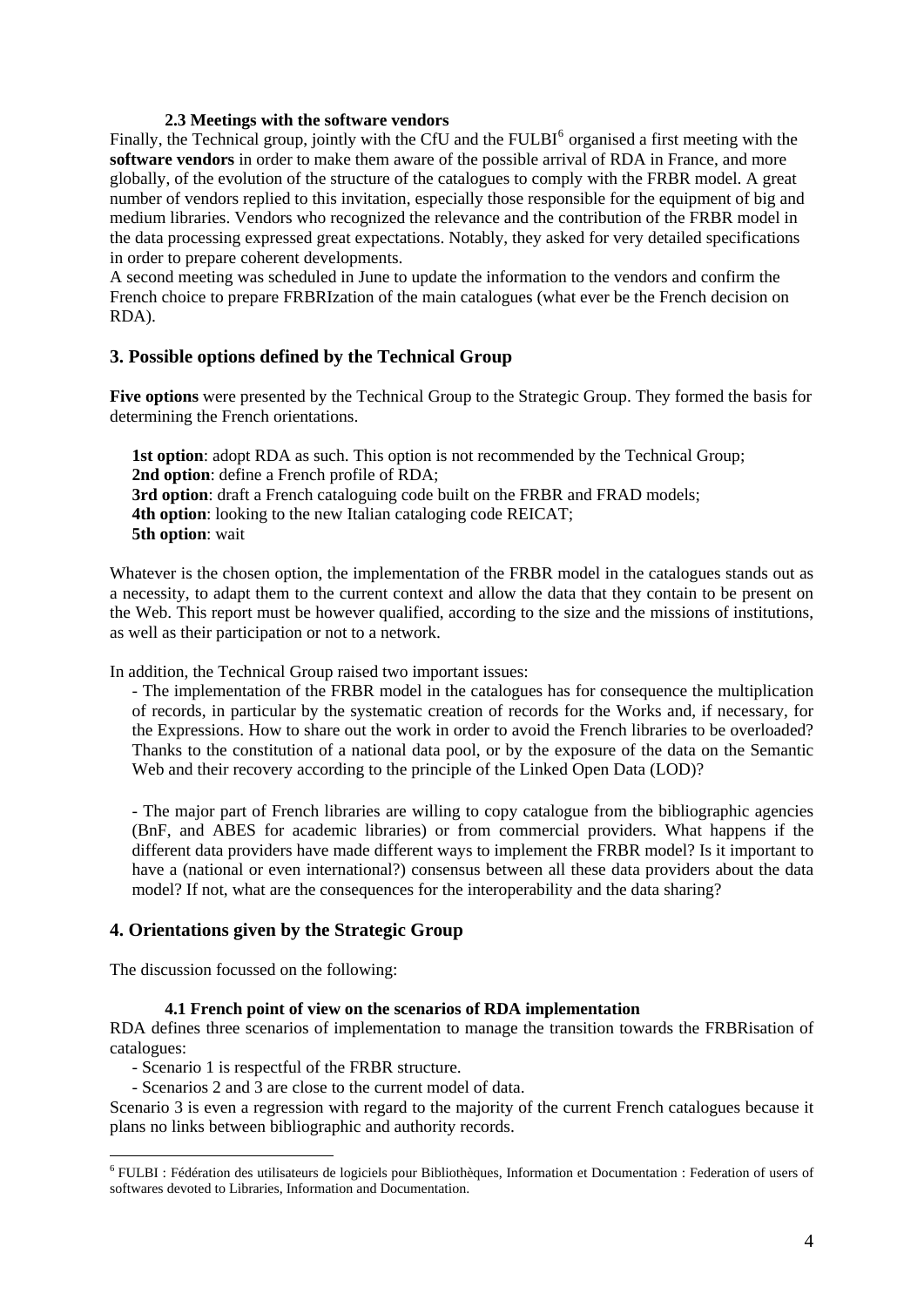The scenario 2 constitutes a rickety approach. For software publishers, it introduces a source of uncertainty on the wished structure of data.

# **4.2 FRBRisation of catalogues and RDA: do we need RDA?**

The main objective is the application of the model FRBR in library catalogs, to allow them to go more easily on Web, in particular on the Web of data. To achieve this, it will eventually be necessary to create bibliographic data according to the structure of the FRBR model, and thus to have cataloguing rules built from this model. Today RDA presents the most accomplished version of this approach and it is what makes it valuable. But RDA is only one of the possible options. Italy also elaborated a new cataloguing code FRBR based: REICAT (*Regole Italiane di Catalogazione*) published in 2009<sup>[7](#page-4-0)</sup>.

## **4.3 What consequences on the copy cataloguing?**

In the practice, discrepancies between cataloguing rules do not prevent the exchange of records. For example, OCLC integrates in WorldCat French records, established according to the AFNOR standards, while it is at first a North American union catalogue.

Local catalogues are integrators as they take descriptions from various sources (for continuing resources, for educational resources, and various electronic resources). In the practice, downloading records from North American catalogues is not really cost saving, because it imposes manual interventions to adapt the records to the French context (preferred access points, language of the notes, etc.). Will it be the same if we move towards RDA?

What will be the contribution of RDA for the future users, which benefit they will have at the local level?

## **4.4 Recommendations of the Strategic Group**

In conclusion of this meeting, the Strategic Group asks the Technical Group for:

- $\triangleright$  studying thoroughly Option 5, renamed « Prepare the future » by keeping as an objective to join Option 1 (« Adopt RDA as it is»), and **considering the possibility of a European profile of RDA scenario 1**;
- $\triangleright$  continuing the analysis of the RDA implementation in France and estimating its consequences in terms of
	- − Cost
	- Evolution of the ILS for an implementation of the FRBR model (scenario 1 of RDA) in catalogues
	- − Legacy records
	- − Training

# **5. Where are we today?[8](#page-4-1)**

## **5.1 Technical Group continues its work on the following issues:**

Several Technical Sub-groups have been created, all of which have not yet begun their work.

- $\triangleright$  description of the Manifestations, based first on consolidated ISBD, but aiming to be RDA compatible as far as possible ;
- $\triangleright$  training
- $\triangleright$  data model and evolution of ILS
- $\triangleright$  FRBRization
- $\blacktriangleright$  authority data for Works
- $\triangleright$  authority data for Persons and Families
- $\triangleright$  authority data for Corporate bodies and Places

<span id="page-4-0"></span>The presentation of the new code during IFLA 2009 in Milan ([http://www.ifla.org/files/hq/papers/ifla75/107-petrucciani](http://www.ifla.org/files/hq/papers/ifla75/107-petrucciani-fr.pdf)[fr.pdf](http://www.ifla.org/files/hq/papers/ifla75/107-petrucciani-fr.pdf) ) and the Seminar organized by ICCU in 2010 : *REICAT: contenuti, applicazione, elementi di confronto* [http://www.iccu.sbn.it/opencms/opencms/it/main/attivita/gruppilav\\_commissioni/pagina\\_369.html;jsessionid=CFB](http://www.iccu.sbn.it/opencms/opencms/it/main/attivita/gruppilav_commissioni/pagina_369.html;jsessionid=CFBBECFA2C20D61388C95E52B418BB90) [BECFA2C20D61388C95E52B418B](http://www.iccu.sbn.it/opencms/opencms/it/main/attivita/gruppilav_commissioni/pagina_369.html;jsessionid=CFBBECFA2C20D61388C95E52B418BB90)B90 )

<span id="page-4-1"></span> $8^8$  To keep in touch with the work in progress, you can refer to the web site of the French Technical Group on RDA : <http://rda-en-france.enssib.fr/>